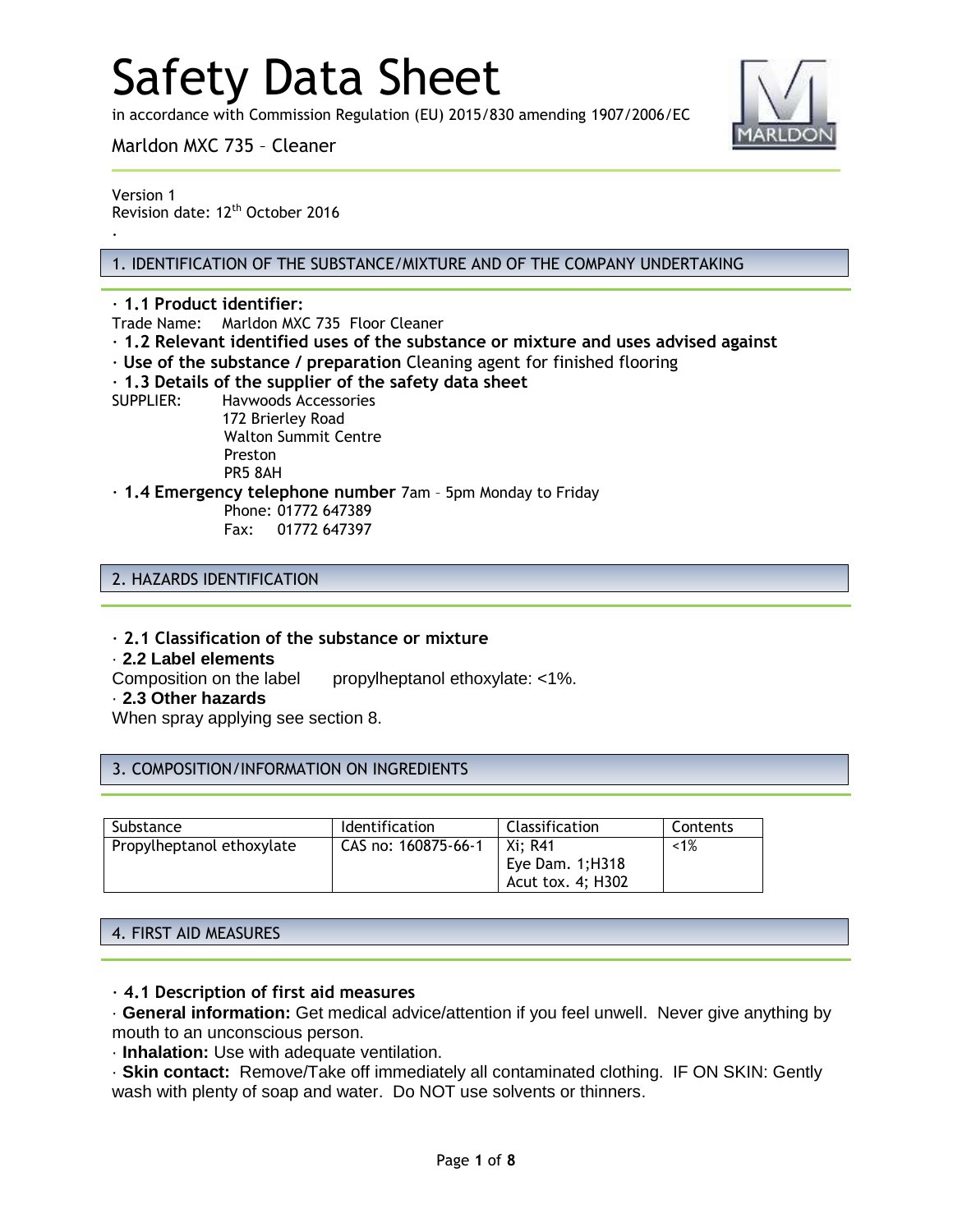in accordance with Commission Regulation (EU) 2015/830 amending 1907/2006/EC



Marldon MXC 735 – Cleaner

Version 1

.

Revision date: 12<sup>th</sup> October 2016

· **Eye contact:** IF IN EYES: Rinse cautiously with water for several minutes. Remove contact lenses, if present and easy to do. Continue rinsing. If eye irritation persists: Get medical advice/attention.

· **Ingestion:** Get immediate medical advice/attention.

- · **4.2 Most important symptoms and effects, both acute and delayed**
- · **General symptoms and effects** No specific symptoms exist.
- · **4.3 Indication of any immediate medical attention and special treatment needed**
- · **Medical treatment** No specific treatment necessary.

#### 5. FIRE-FIGHTING MEASURES

- · **5.1 Extinguishing media**
- · **Recommended extinguishing media:**

Alcohol resistant foam, CO2, powders, water spray. Do not use water jet.

· **5.2 Special hazards arising from the substance or mixture**

**Fire and explosion hazards**: Fire will produce dense black smoke. Decomposition products can be hazardous. At high temperatures create: Carbon monoxide (CO), carbon dioxide (CO2), smoke, nitrogen gases (NOx).

· **5.3 Advice for firefighters**

· **Personal protective equipment:** Wear respiratory protection.

· **Other Information:** Eliminate all ignition sources if safe to do so. Do not allow run-off from fire fighting to enter drains or water courses.

#### 6. ACCIDENTAL RELEASE MEASURES

#### **· 6.1 Personal precautions, protective equipment and emergency procedures**

· **General measures:** See section 7 and 8

· **Personal protection measures:** In case of inadequate ventilation wear respiratory protection. Wear fire / flame resistant / retardant clothing. Use personal protective equipment as required. Wear cold insulating gloves / face shield / eye protection. Wear protective gloves / protective clothing / eye protection / face protection. Avoid breathing dust / fume / gas / mist / vapours / spray. If breathing is difficult, remove victim to fresh air and keep at rest in a position comfortable for breathing. Get medical advice/attention if you feel unwell.

## **· 6.2 Environmental precautions:**

· **Environmental precautionary measures:** Collect spillage. Avoid release to the environment. If the product contaminates lakes, rivers or sewers, inform appropriate authorities in accordance with local regulations.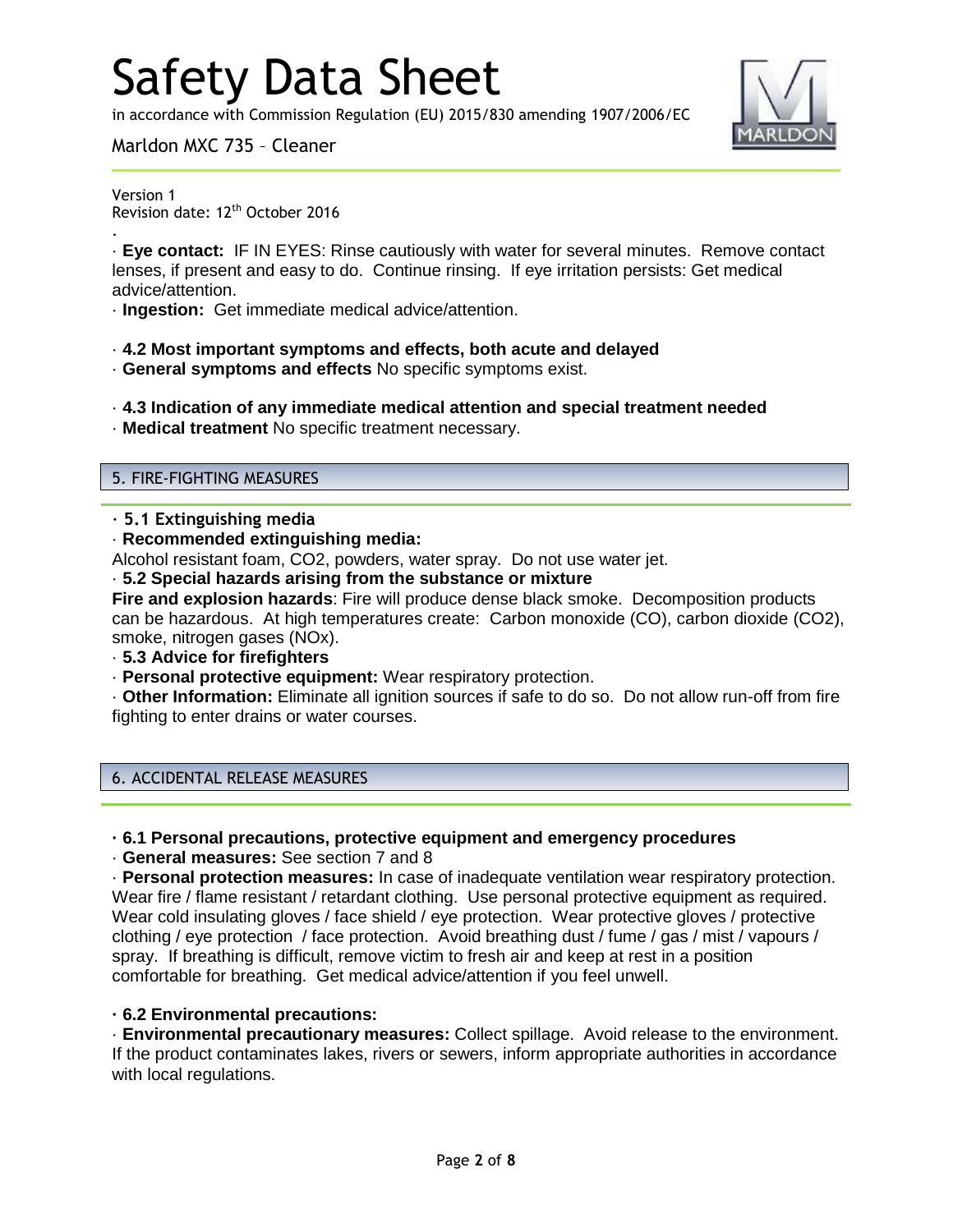in accordance with Commission Regulation (EU) 2015/830 amending 1907/2006/EC



Marldon MXC 735 – Cleaner

Version 1 Revision date: 12<sup>th</sup> October 2016

## **· 6.3 Methods and material for containment and cleaning up:**

·**Cleaning method:** Contain and collect spillage with non-combustible absorbent materials, e.g. sand, earth, vermiculite, diatomaceous earth and place in container for disposal according to local regulations (see section 13). Clean preferably with a detergent; avoid use of solvents.

## · **6.4 Reference to other sections**

See Section 7, 8.

.

## 7. HANDLING AND STORAGE

## · **7.1 Precautions for safe handling**

· **Handling:** Avoid spilling, skin and eye contact. Avoid breathing dust / fume / gas / mist / vapours / spray.

· **Protective Safety Measures:** Smoking, eating and drinking should be prohibited in application area. Remove contaminated clothing and protective gear before you get to an area where meals are taken.

· **Additional information:** Never use pressure to empty : container is not a pressure vessel. For personal protection see Section 8.

### · **7.2 Conditions for safe storage, including any incompatibilities**

· **Storage:** Keep only in original container. Store in a well-ventilated place. Keep container tightly closed. Keep cool. Protect from sunlight. Store in a dry place. Ensure that the safety legislation laws are followed.

· **Conditions to Avoid:** Keep away from heat / sparks / open flames / hot surfaces. No smoking. Protect from sunlight. Keep away from oxidizing agents, from strongly alkaline and strongly acid materials. Prevent unauthorized access.

· Storage Temperature: Value: 5 - 25°C

· **7.3 Specific end use(s)**

· **Recommendations:** Do not handle until all safety precautions have been read and understood.

## 8. EXPOSURE CONTROLS

## · **8.1 Control parameters**

#### · **Occupational Exposure limit values:**

| Substance                 | Identification      | Value | <b>TWA Year</b> |
|---------------------------|---------------------|-------|-----------------|
| Propylheptanol ethoxylate | CAS no: 160875-66-1 |       |                 |

## · **8.2 Exposure Controls**

## · **Precautionary measures to prevent exposure:**

**Appropriate engineering controls:** Use with adequate ventilation. If possible this should be achieved by local extraction and good exhaust ventilation. If these are not sufficient to maintain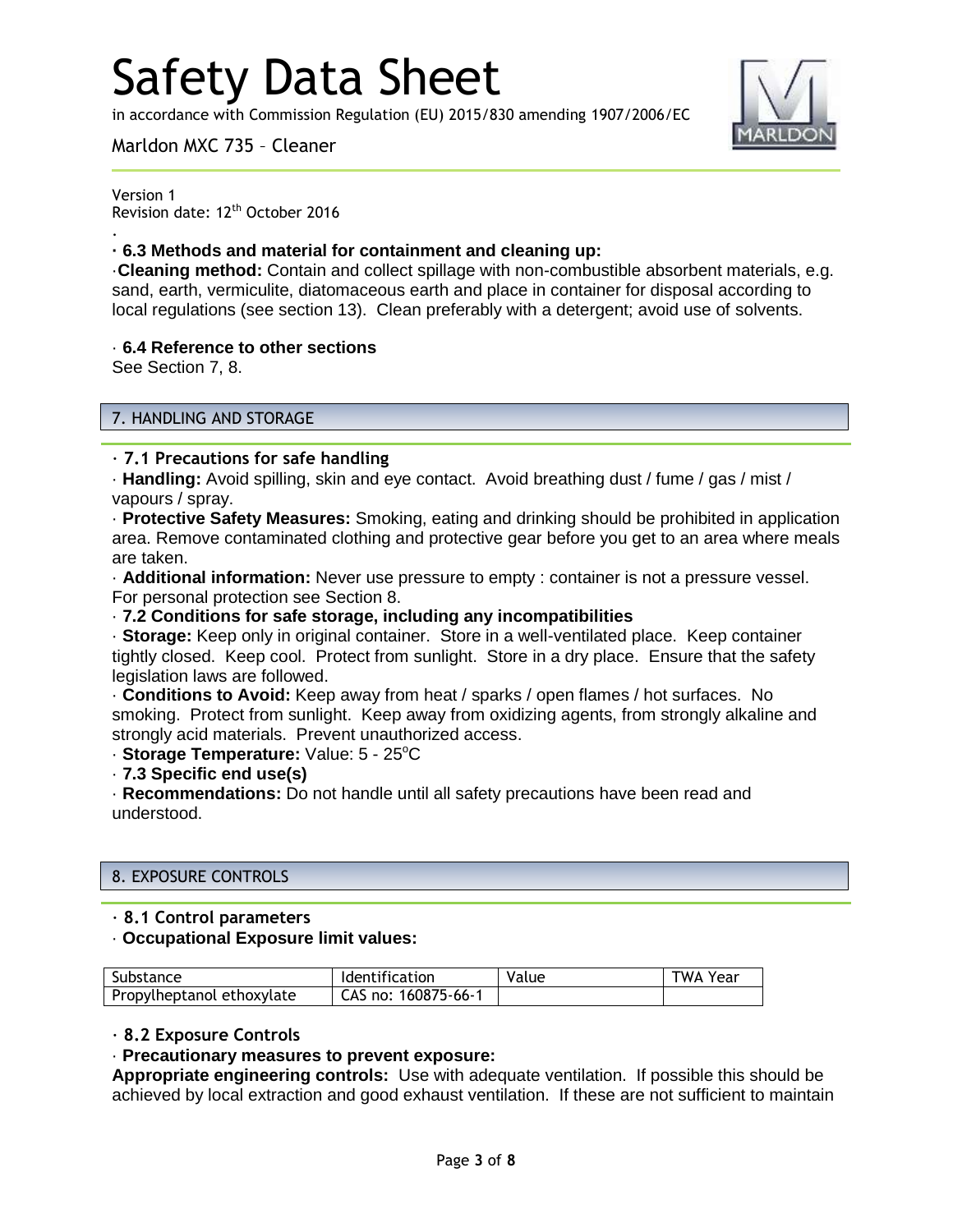in accordance with Commission Regulation (EU) 2015/830 amending 1907/2006/EC

Marldon MXC 735 – Cleaner



Version 1 Revision date: 12<sup>th</sup> October 2016

.

concentrations of particulates and solvent vapours below the OEL, suitable respiratory equipment.

· **Respiratory protection:** Respiratory protection with gas filter (brown A) must be used if air concentration exceeds acceptable level (OEL).

· **Mask type:** When spraying, use half-or full face mask with filter P2 (1lb) to spray.

· **Hand protection:** Wear cold insulating gloves / face shield / eye protection

· **Skin/hand protection long term contact:** For prolonged or repeated contact use gloves made of butyl rubber.

· **Suitable materials:** Barrier creams may help to protect the skin, but they should however not be used once exposure has occurred.

· **Eye / face protection:** Suitable eye protection – Wear cold insulating gloves/face shield / eye protection

· **Skin protection (except hands):** Wear fire / flame resistant / retardant clothing

· **Exposure controls:** Safety measures for consumer use of the chemical. Read label before use.

## 9. PHYSICAL AND CHEMICAL PROPERTIES

| $\cdot$ 9.1 Information on basic physical and chemical properties |                    |  |
|-------------------------------------------------------------------|--------------------|--|
| <b>Physical state</b>                                             | Liquid             |  |
| Odour                                                             | Faint              |  |
| Comments, Odour limit                                             | Not applicable     |  |
| Comments, pH (aqueous solution)                                   | Not determined     |  |
| Comments, Melting point/melting rangeNot determined               |                    |  |
| Comments, Boiling point/boiling range Not determined              |                    |  |
| Comments, Flash point                                             | Not applicable     |  |
|                                                                   | Waterbased product |  |
| Comments, Evaporation rate                                        | Not determined     |  |
| Flammability (solid, gas)                                         | Not determined     |  |
| Comments, Explosion limit                                         | Not applicable     |  |
| Comments, Vapour pressure                                         | Not determined     |  |
| Comments, Vapour density                                          | Not determined     |  |
| Specific gravity                                                  | Value: 1 g/ml      |  |
| Solubility in water                                               | unlimited          |  |
| Comments, Partition coefficient: noctanol/water Not applicable    |                    |  |
| <b>Explosive properties</b>                                       | Not explosive      |  |
| Oxidising properties                                              | Not oxidising      |  |
| $\cdot$ 9.2 Other Information                                     |                    |  |
| Content of Voc                                                    | Value: 0 g/ml      |  |

Comment: initial boiling point less than or equal to  $250^{\circ}$ C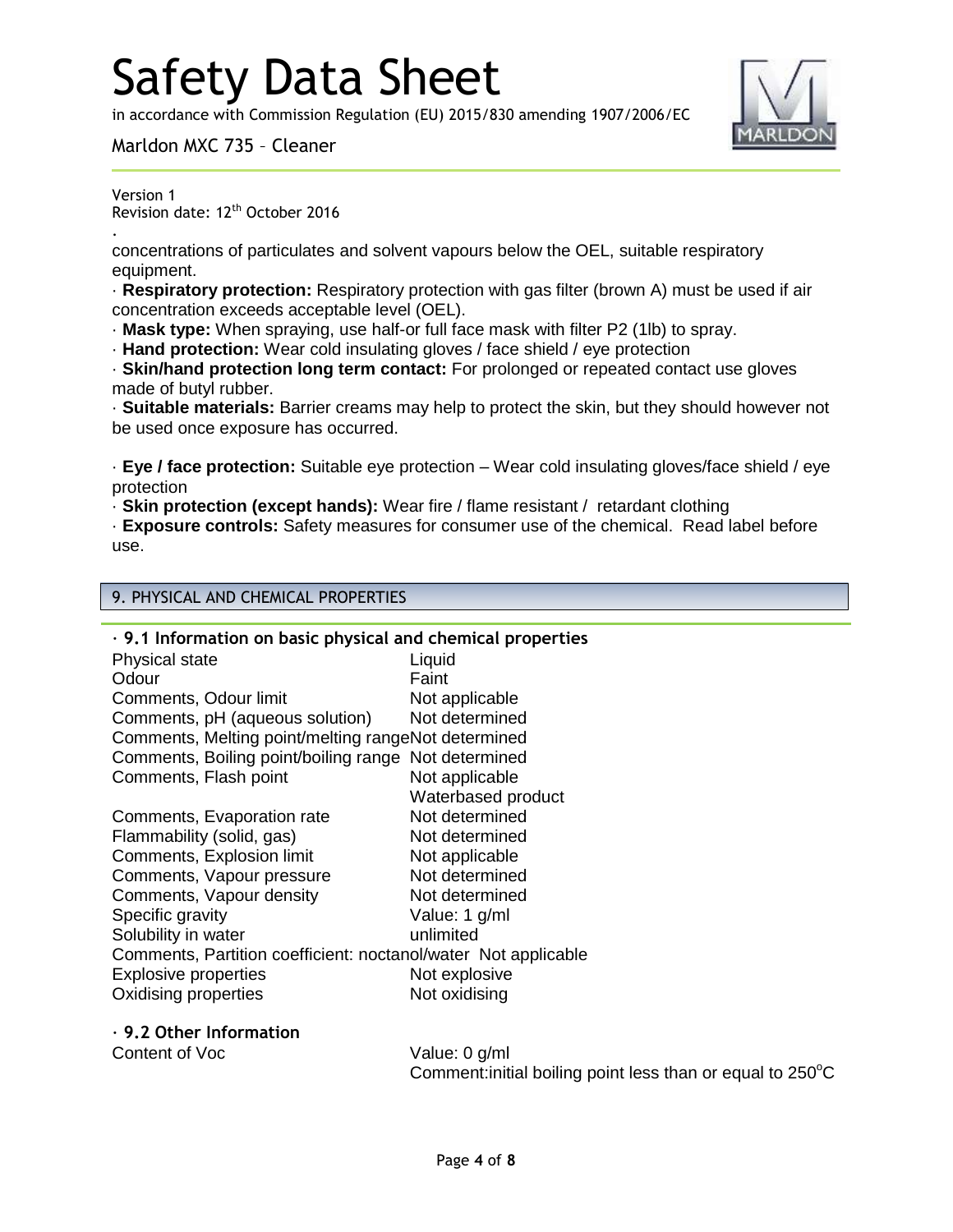in accordance with Commission Regulation (EU) 2015/830 amending 1907/2006/EC

Marldon MXC 735 – Cleaner



Version 1 Revision date: 12<sup>th</sup> October 2016

## 10. STABILITY AND REACTIVITY

· **10.1 Reactivity**

.

- · **Reactivity:** Not reactive.
- · **10.2 Chemical stability**
- · **Stability:** Stable under recommended storage and handling conditions (see section 7).
- · **10.3 Possibility of hazardous reactions**

· **Possibility of hazardous reactions:** Not dangerous if handled according to Technical information.

- · **10.4 Conditions to avoid**
- · **Conditions to avoid:** Not applicable.
- · **10.5 Incompatible materials**

· **Materials to avoid:** Keep away from oxidizing agents, strongly alkaline and strongly acid materials in order to avoid exothermic reaction.

· **10.6 Hazardous decomposition products**

· **Hazardous decomposition products:** When exposed to high temperature may produce hazardous decomposition products such as carbon monoxide and dioxide, smoke, oxides of nitrogen.

### 11. TOXICOLOGICAL INFORMATION

| · 11.1 Information on toxicological effects |                                                          |  |
|---------------------------------------------|----------------------------------------------------------|--|
| · Toxicological data for substances:        |                                                          |  |
| Substance                                   | propylheptanol ethoxylate                                |  |
| LD50 oral                                   | Value: > 2000 mg/kg                                      |  |
|                                             | Animal test species: Rat                                 |  |
| Eye damage or irritation other info         | Causes serious eye damage                                |  |
| · Potential acute effects:                  |                                                          |  |
| Inhalation                                  | May cause drowsiness or dizziness.                       |  |
|                                             | May cause respiratory irritation.                        |  |
| Skin contact                                | No information is available                              |  |
| Eye contact                                 | No information is available                              |  |
| Ingestion                                   | Ingestion may cause nausea and vomiting                  |  |
| Skin corrosion/irritation, other            | No information available                                 |  |
| Aspiration hazard, human experience         | When applying see section 8.                             |  |
| Eye damage or irritation other info         | If splashed in the eyes, the liquid may cause irritation |  |
|                                             | and reversible damage                                    |  |
| Delayed effects / repeated exposure:        |                                                          |  |

General respiratory or skin sensitisation Prolonged or repeated contact may defat the skin,

|                        | resulting in non-allergic contact eczema and absorption |
|------------------------|---------------------------------------------------------|
|                        | through the skin                                        |
| STOT-single exposure   | No information available                                |
| STOT-repeated exposure | No information available                                |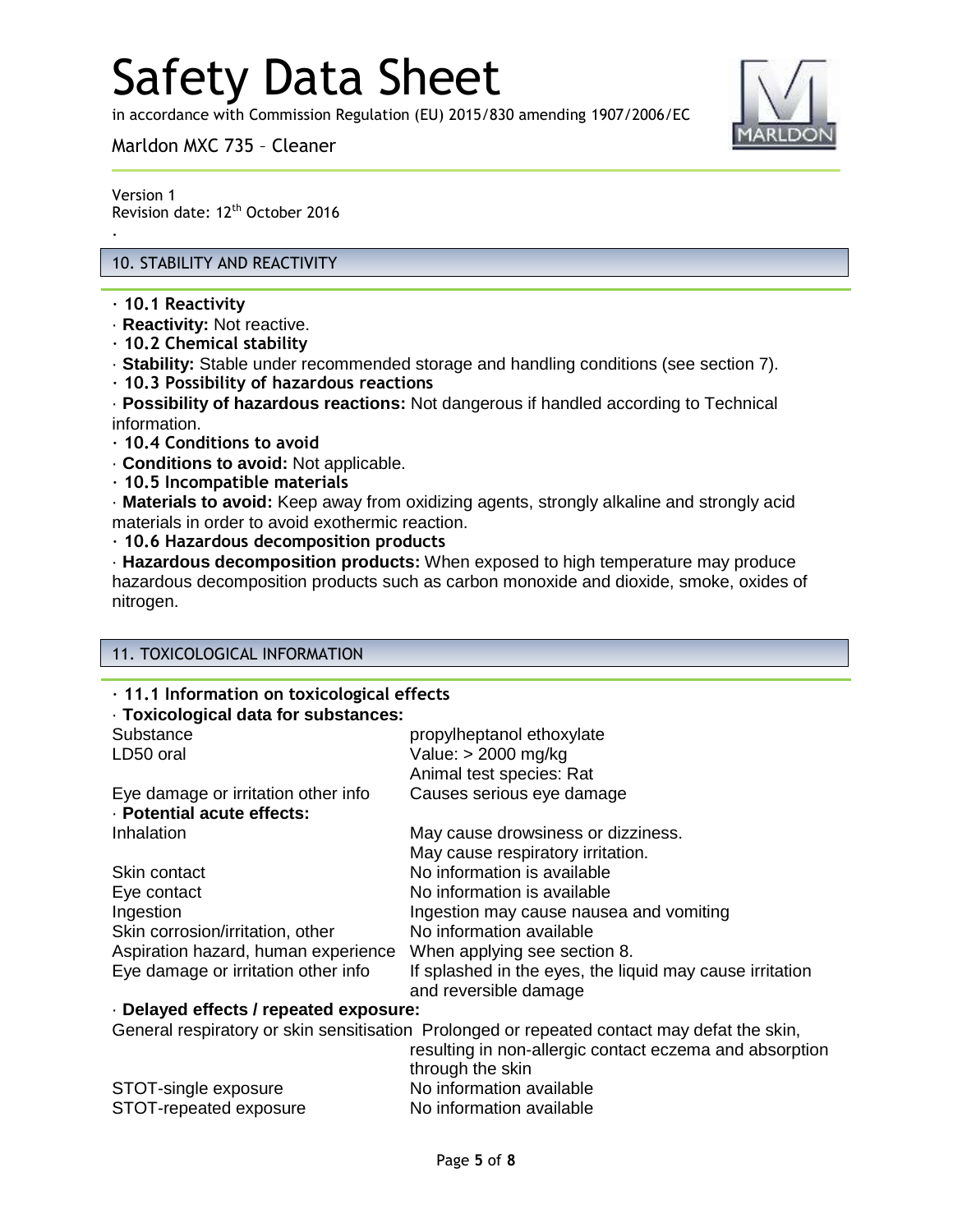in accordance with Commission Regulation (EU) 2015/830 amending 1907/2006/EC



Marldon MXC 735 – Cleaner

| Version 1<br>Revision date: 12 <sup>th</sup> October 2016 |  |
|-----------------------------------------------------------|--|
| Carcinogenic, Mutagenic or Reprotoxic:                    |  |

Carcinogenicity human experience No information is available. Germ Cell Mutagenicity, human experience No information available Reproductive toxicity No information available

## 12. ECOLOGICAL INFORMATION

| · Toxicological data for substances:                       |
|------------------------------------------------------------|
| propylheptanol ethoxylate                                  |
| Value: $> 10 - 100$ mg/l                                   |
| Method of testing: LC50                                    |
| Duration: 96h                                              |
| Value: $> 10 - 100$ mg/l                                   |
| Method of testing: EC50                                    |
| Duration: 72h                                              |
| Value: $> 10 - 100$ mg/l                                   |
| Method of testing: EC50                                    |
| Duration: 48h                                              |
| Meets criteria for biodegradability in accordance with the |
| EC Directive 648/2004 with respect to cleaning agents.     |
| Not Bioaccumulative                                        |
| $\cdot$ 12.2 Persistence and degradability                 |
| Meets criteria for biodegradability in accordance with the |
| EC Directive 648/2004 with respect to cleaning agents.     |
|                                                            |
| Not deemed to be bioaccumulative.                          |
|                                                            |
| Soluble in water.                                          |
| • 12.5 Results of PBT and vPvB assessment                  |
| Not classified as PBT/vPvB of current EU criteria.         |
|                                                            |
| None known.                                                |
|                                                            |

## 13. DISPOSAL CONSIDERATIONS

· **13.1 Waste treatment methods**

· **Specify the appropriate methods of disposal:** Avoid release to the environment. Collect spillage.

· **Product classified as hazardous waste:** No.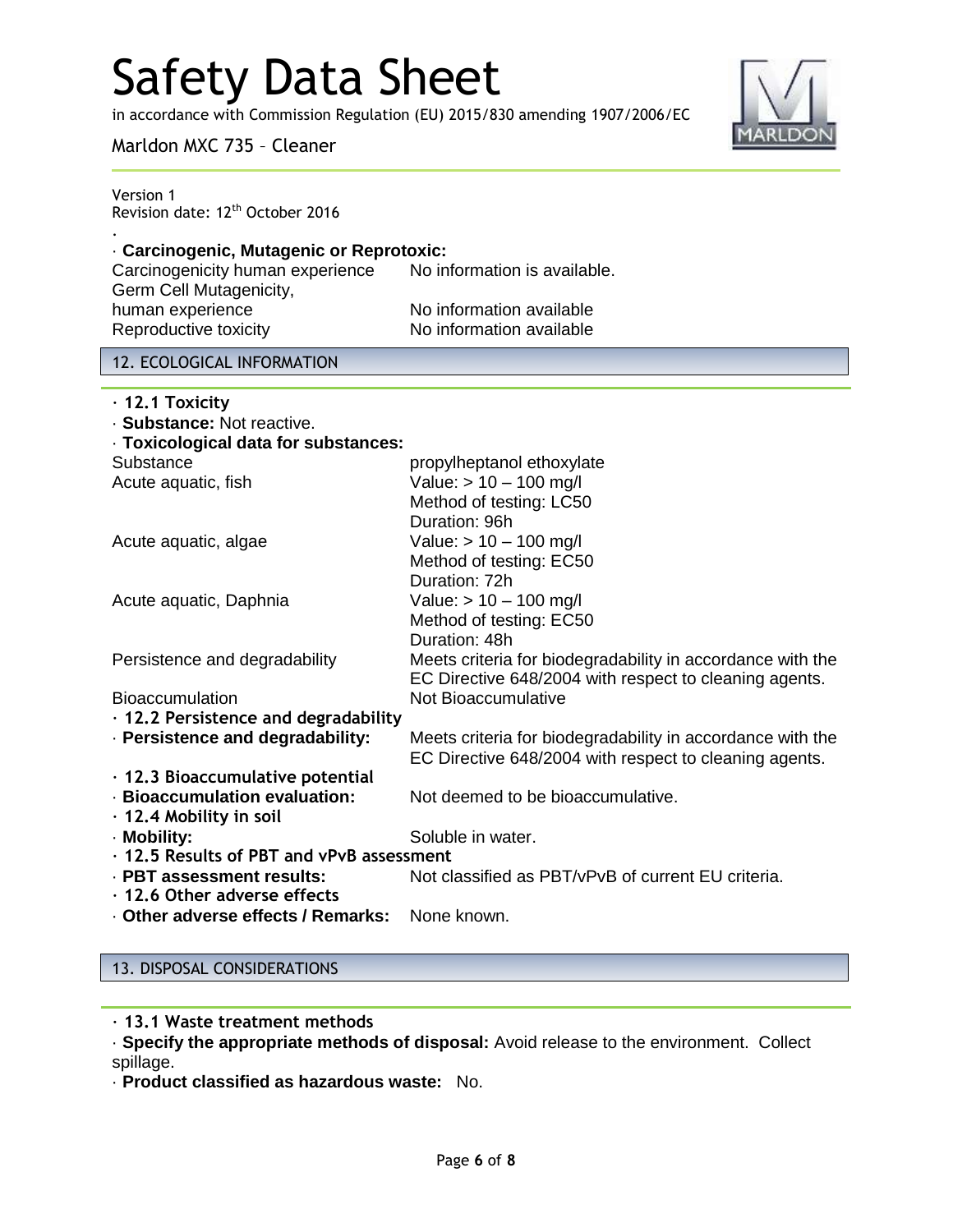in accordance with Commission Regulation (EU) 2015/830 amending 1907/2006/EC



Marldon MXC 735 – Cleaner

Version 1 Revision date: 12<sup>th</sup> October 2016

.

· **EWC waste code:** EWC: 08 WASTES FROM THE MANUFACTURE, FORMULATION, SUPPLY AND USE (MFSU) OF COATINGS (PAINTS, VARNISHES AND VITREOUS ENAMELS), ADHESIVES, SEALANTS AND PRINTING INKS

#### 14. TRANSPORT INFORMATION

| $\cdot$ 14.1 UN number:                             |                                                                                 |
|-----------------------------------------------------|---------------------------------------------------------------------------------|
| - ADR, ADN, IMDG, IATA                              | Not regulated for transport                                                     |
| . 14.2 UN proper shipping name                      |                                                                                 |
| - ADR, ADN, IMDG, IATA                              | Not regulated for transport                                                     |
| · 14.3 Transport hazard class(es)                   |                                                                                 |
| · ADR, ADN, IMDG, IATA                              |                                                                                 |
| · Class                                             | Not regulated for transport                                                     |
| ⋅ 14.4 Packing group                                |                                                                                 |
| · ADR, IMDG, IATA                                   | Not regulated for transport                                                     |
| · 14.5 Environmental hazards:                       |                                                                                 |
| · IMDG Marine pollutant:                            | No.                                                                             |
| . 14.6 Special precautions for user Not applicable. |                                                                                 |
|                                                     | - 14.7 Transport in bulk according to Annex II of MARPOL 73/78 and the IBC Code |
|                                                     | Not applicable.                                                                 |
| <b>UN "Model Regulation": Void</b>                  |                                                                                 |

## 15. REGULATORY INFORMATION

· **15.1 Safety, health and environmental regulations/legislation specific for the substance or mixture**

· **Legislation and regulations:** Classification and labelling of substances under Directive 67/548/EC, 1999/45/EC, see section 3.

Classification and labelling of substances according to Regulation (EC) 1272/2008 (CLP) is in section 3.

The labelling of the product according to EC directives 67/548/EEC, 1999/45/EC, see section 2. Safety data sheet is designed according to EU Commission Regulation No. 1907/2006.

· **15.2 Chemical safety assessment**

· **Chemical safety assessment performed:** No.